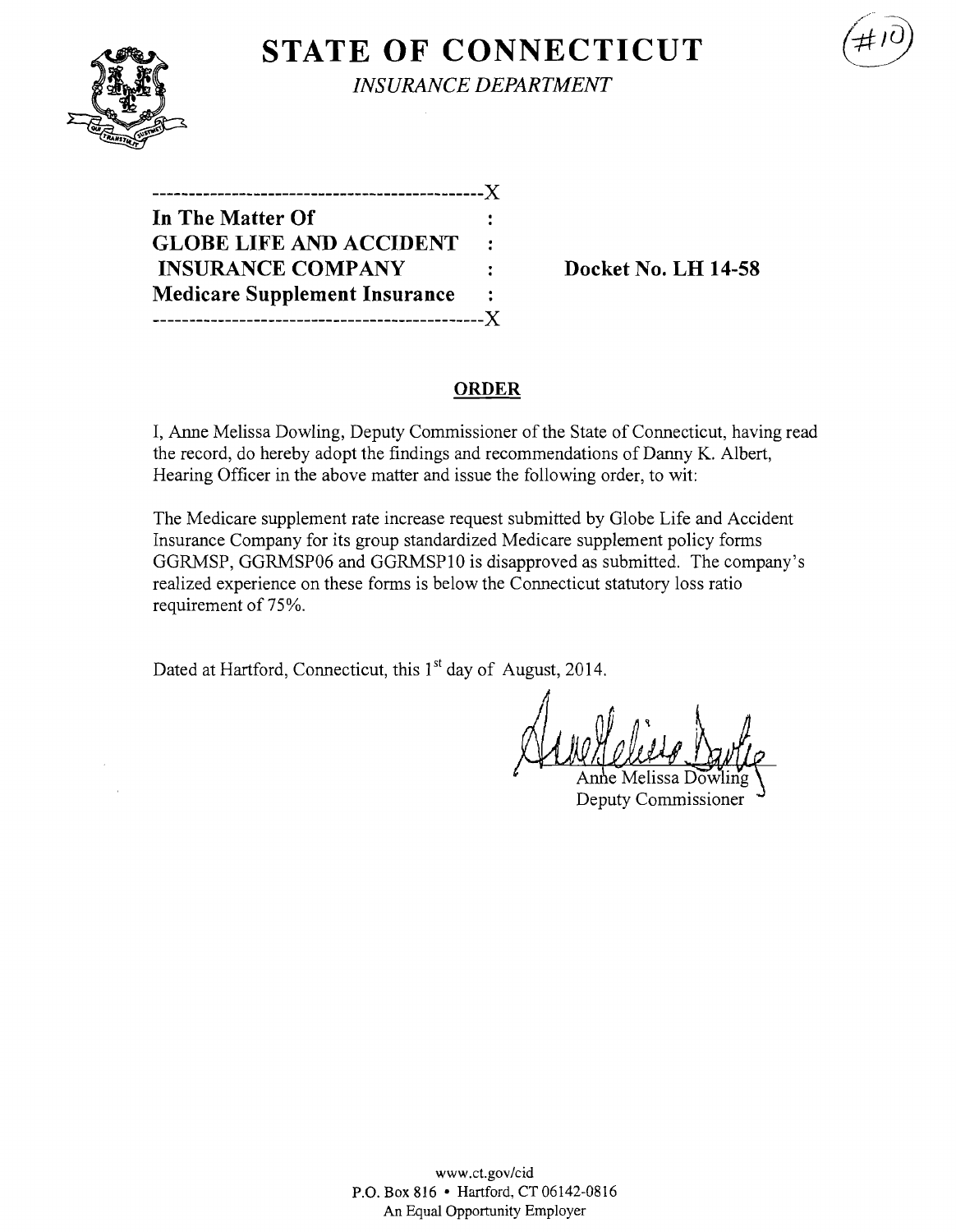# **STATE OF CONNECTICUT**



*INSURANCE DEPARTMENT* 

**----------------------------------------------)( In The Matter Of: GLOBE LIFE AND ACCIDENT** : Docket No. LH 14-58 **INSURANCE COMPANY Medicare Supplement Insurance ----------------------------------------------)(** 

### **PROPOSED FINAL DECISION**

### 1. INTRODUCTION

The Insurance Commissioner of the State of Connecticut is empowered to review rates charged for individual and group Medicare supplement policies sold to any resident of this State who is eligible for Medicare. The source for this regulatory authority is contained in Chapter 700c and Section 38a-495a of the Connecticut General Statutes.

After due notice a hearing was held at the Insurance Department in Hartford on July 24, 2014 to consider whether or not the rate increase requested by Globe Life and Accident Insurance Company on its group standardized Medicare supplement business should be approved.

No one from the general public attended the hearing.

No representatives from Globe attended the hearing.

The hearing was conducted in accordance with the requirements of Section 38a-474, Connecticut General Statutes, the Uniform Administrative Procedures Act, Chapter 54 of the Connecticut General Statutes, and the Insurance Department Rules of Practice, Section 38a-8-1 et seq. of the Regulations of Connecticut State Agencies.

A Medicare supplement (or Medigap) policy is a private health insurance policy sold on an individual or group basis which provides benefits that are additional to the benefits provided by Medicare. For many years Medicare supplement policies have been highly regulated under both state and federal law to protect the interests of persons eligible for Medicare who depend on these policies to provide additional coverage for the costs of health care.

Effective December 1, 2005, Connecticut amended its program of standardized Medicare supplement policies in accordance with Section 38a-495a of the Connecticut General Statutes, and Sections 38a-495a-1 through 38a-495a-21 of the Regulations of Connecticut Agencies. This program, which conforms to federal requirements, provides that all insurers offering Medicare supplement policies for sale in the state must offer the basic "core" package of benefits known as Plan A. Insurers may also offer anyone or more of eleven other plans (Plans B through N).

> www.ct.gov/cid P.O. Box 816 • Hartford, CT 06142-0816 An Equal Opportunity Employer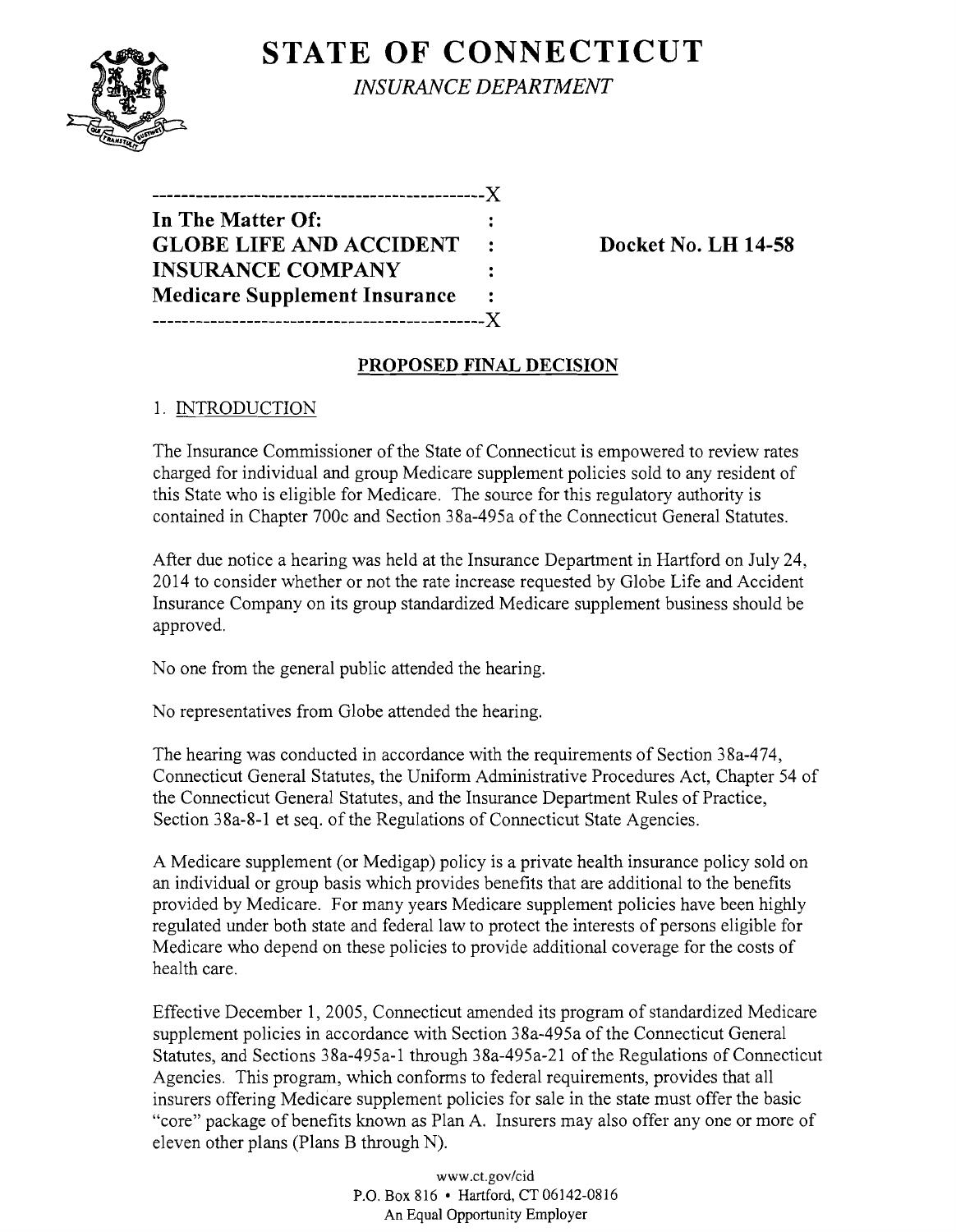Effective January 1,2006, in accordance with Section 38a-495c of the Connecticut General Statutes (as amended by Public Act 05-20) premiums for all Medicare supplement policies in the state must use community rating. Rates for Plans A through N must be computed without regard to age, gender, previous claims history or the medical condition of any person covered by a Medicare supplement policy or certificate.

The statute provides that coverage under Plan A through N may not be denied on the basis of age, gender, previous claims history or the medical condition of any covered person. Insurers may exclude benefits for losses incurred within six months from the effective date of coverage based on a pre-existing condition.

Effective October 1, 1998, carriers that offer Plan B or Plan C must make these plans as well as Plan A, available to all persons eligible for Medicare by reason of disability.

Insurers must also make the necessary arrangements to receive notice of all claims paid by Medicare for their insureds so that supplemental benefits can be computed and paid without requiring insureds to file claim forms for such benefits. This process of direct notice and automatic claims payment is commonly referred to as "piggybacking" or "crossover".

Sections 38a-495 and 38a-522 of the Connecticut General Statutes, and Section 38a-495a-lO ofthe Regulations of Connecticut Agencies, state that individual and group Medicare supplement policies must have anticipated loss ratios of 65% and 75%, respectively. Under Sections 38a-495-7 and 38a-495a-10 of the Regulations of Connecticut Agencies, filings for rate increases must demonstrate that actual and expected losses in relation to premiums meet these standards, and anticipated loss ratios for the entire future period for which the requested premiums are calculated to provide coverage must be expected to equal or exceed the appropriate loss ratio standard.

Section 38a-473 of the Connecticut General Statutes provides that no insurer may incorporate in its rates for Medicare supplement policies factors for expenses that exceed 150% of the average expense ratio for that insurer's entire written premium for all lines of health insurance for the previous calendar year.

## II. **FINDING OF FACT**

After reviewing the exhibits entered into the record ofthis proceeding, and utilizing the experience, technical competence and specialized knowledge of the Insurance Department, the undersigned makes the following findings of fact:

1. Globe Life and Accident Insurance Company has requested the following rate increases for group standardized Medicare supplement policy forms GGRMSP, GGRMSP06 and GGRMSP10:

| Plan | Increase |
|------|----------|
| A    | 8.0%     |
| R    | 8.0%     |
| C    | 8.0%     |
| R    | 8.0%     |